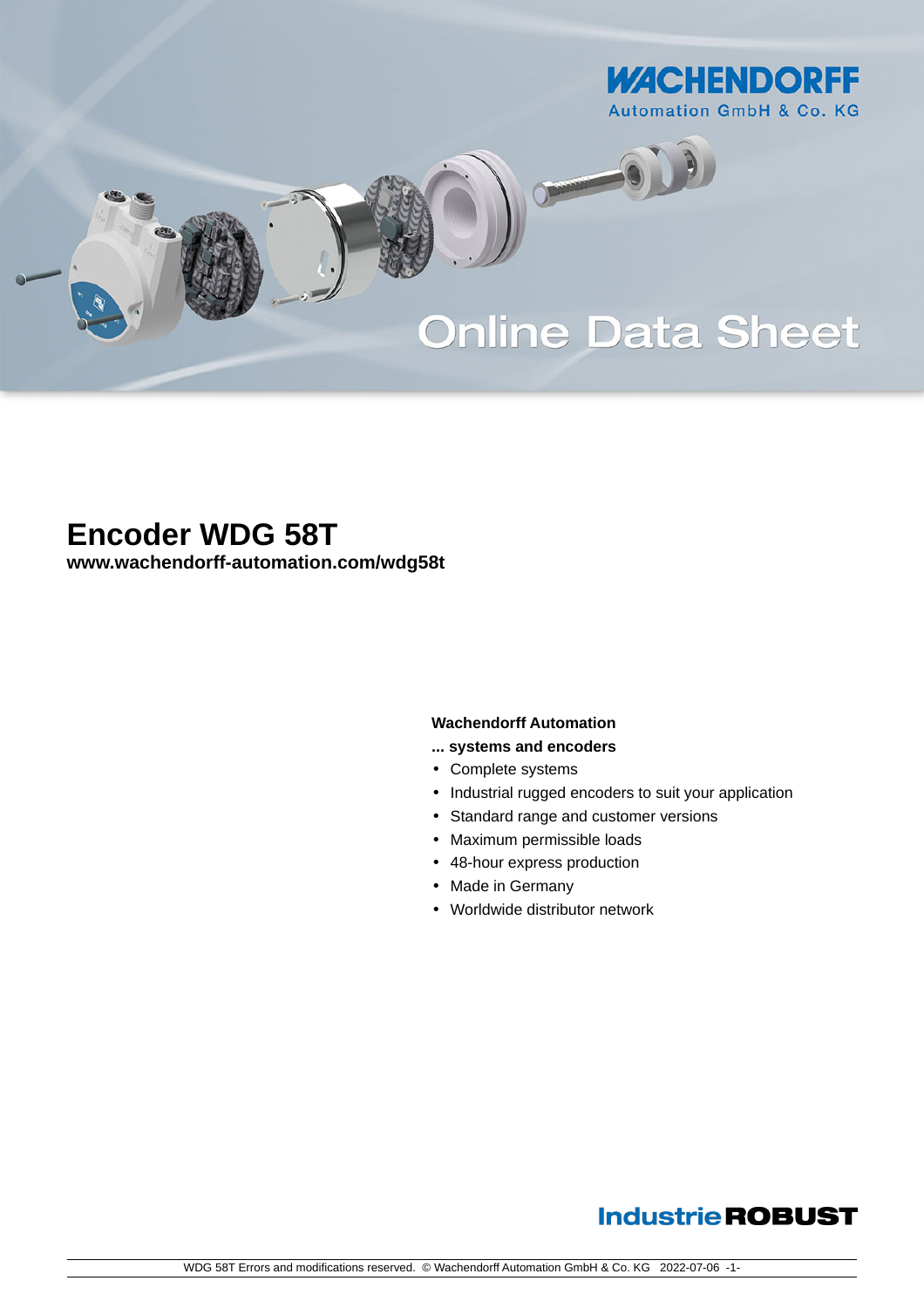

## **Encoder WDG 58T (optical) - Available ex-stock**



- **US** C **LISTED**
- Rugged industrial standard encoder
- All-purpose encoder
- Protection to IP40, shaft sealed to IP54
- Highest mechanical saftey

**[www.wachendorff-automation.com/wdg58t](https://www.wachendorff-automation.com/wdg58t)**

Available ex-stock

| Resolution                                             |                                                          |  |  |  |  |
|--------------------------------------------------------|----------------------------------------------------------|--|--|--|--|
| Pulses per revolution PPR                              | 360 PPR, 500 PPR, 1024 PPR                               |  |  |  |  |
|                                                        |                                                          |  |  |  |  |
| <b>Mechanical Data</b>                                 |                                                          |  |  |  |  |
| Housing                                                |                                                          |  |  |  |  |
| Flange                                                 | clamping flange                                          |  |  |  |  |
| Flange material                                        | aluminum                                                 |  |  |  |  |
| Housing cap                                            | aluminum                                                 |  |  |  |  |
| Housing                                                | Ø 58 mm                                                  |  |  |  |  |
| Cam mounting                                           | pitch 69 mm                                              |  |  |  |  |
|                                                        |                                                          |  |  |  |  |
| Shaft(s)                                               |                                                          |  |  |  |  |
| Shaft material                                         | stainless steel                                          |  |  |  |  |
| Starting torque                                        | approx. 1 Ncm at ambient temperature                     |  |  |  |  |
|                                                        |                                                          |  |  |  |  |
| Shaft                                                  | Ø 10 mm                                                  |  |  |  |  |
| Shaft length                                           | $L: 20$ mm                                               |  |  |  |  |
| Max. Permissible shaft<br>loading radial               | 220 N                                                    |  |  |  |  |
| Max. Permissible shaft<br>loading axial                | 120 N                                                    |  |  |  |  |
|                                                        |                                                          |  |  |  |  |
| Bearings                                               |                                                          |  |  |  |  |
| Bearings type                                          | 2 precision ball bearings                                |  |  |  |  |
| Nominale service life                                  | 1 x 10'9 revs. at 100 % rated shaft                      |  |  |  |  |
|                                                        | load<br>1 x 10'10 revs. at 40 % rated shaft              |  |  |  |  |
|                                                        | load                                                     |  |  |  |  |
|                                                        | 1 x 10'11 revs. at 20 % rated shaft<br>load              |  |  |  |  |
| Max. operating speed                                   | 8000 rpm                                                 |  |  |  |  |
|                                                        |                                                          |  |  |  |  |
| Machinery Directive: basic data safety integrity level |                                                          |  |  |  |  |
| $\mathsf{MTTF}_\mathsf{d}$                             | 200 a                                                    |  |  |  |  |
| Mission time (TM)                                      | 25 a                                                     |  |  |  |  |
| Nominale service life (L10h)                           | 1 x 10'11 revs. at 20 % rated shaft<br>load and 8000 rpm |  |  |  |  |
| Diagnostic coverage (DC)                               | 0 %                                                      |  |  |  |  |
|                                                        |                                                          |  |  |  |  |
| <b>Electrical Data</b>                                 |                                                          |  |  |  |  |
| Power supply/Current<br>consumption                    | 5 VDC up to 30 VDC: typ. 70 mA                           |  |  |  |  |
| Output circuit                                         | HTL<br>HTL, inv.                                         |  |  |  |  |
| Pulse frequency                                        | 1024 ppr: max. 150 kHz                                   |  |  |  |  |
| Channels                                               | ABN                                                      |  |  |  |  |
|                                                        | and inverted signals                                     |  |  |  |  |
| Load                                                   | max. 40 mA / channel                                     |  |  |  |  |

Circuit protection inverse-polarity protection only

| $90^\circ$ ± max. 7.5 % of the period<br>duration                                           |  |  |  |  |  |  |
|---------------------------------------------------------------------------------------------|--|--|--|--|--|--|
| 50 % $\pm$ max, 7 %                                                                         |  |  |  |  |  |  |
|                                                                                             |  |  |  |  |  |  |
|                                                                                             |  |  |  |  |  |  |
|                                                                                             |  |  |  |  |  |  |
| 8 kV                                                                                        |  |  |  |  |  |  |
| $2$ kV                                                                                      |  |  |  |  |  |  |
| DIN EN 61000-6-2<br>DIN EN 61000-6-3                                                        |  |  |  |  |  |  |
| 50 m/s <sup>2</sup> (10 Hz up to 2000 Hz)                                                   |  |  |  |  |  |  |
| 1000 m/s <sup>2</sup> (6 ms)                                                                |  |  |  |  |  |  |
| according DIN VDE 0160                                                                      |  |  |  |  |  |  |
|                                                                                             |  |  |  |  |  |  |
|                                                                                             |  |  |  |  |  |  |
| approx. 250 g                                                                               |  |  |  |  |  |  |
| radial cable outlet, 1 m, shield not<br>connected (Order key: K1)                           |  |  |  |  |  |  |
| IP40, shaft sealed to IP54                                                                  |  |  |  |  |  |  |
| -10 °C up to +70 °C                                                                         |  |  |  |  |  |  |
| -30 °C up to $+80$ °C                                                                       |  |  |  |  |  |  |
|                                                                                             |  |  |  |  |  |  |
|                                                                                             |  |  |  |  |  |  |
| General technical data and safety instructions<br>http://www.wachendorff-automation.com/gtd |  |  |  |  |  |  |
| Options<br>http://www.wachendorff-automation.com/acc                                        |  |  |  |  |  |  |
|                                                                                             |  |  |  |  |  |  |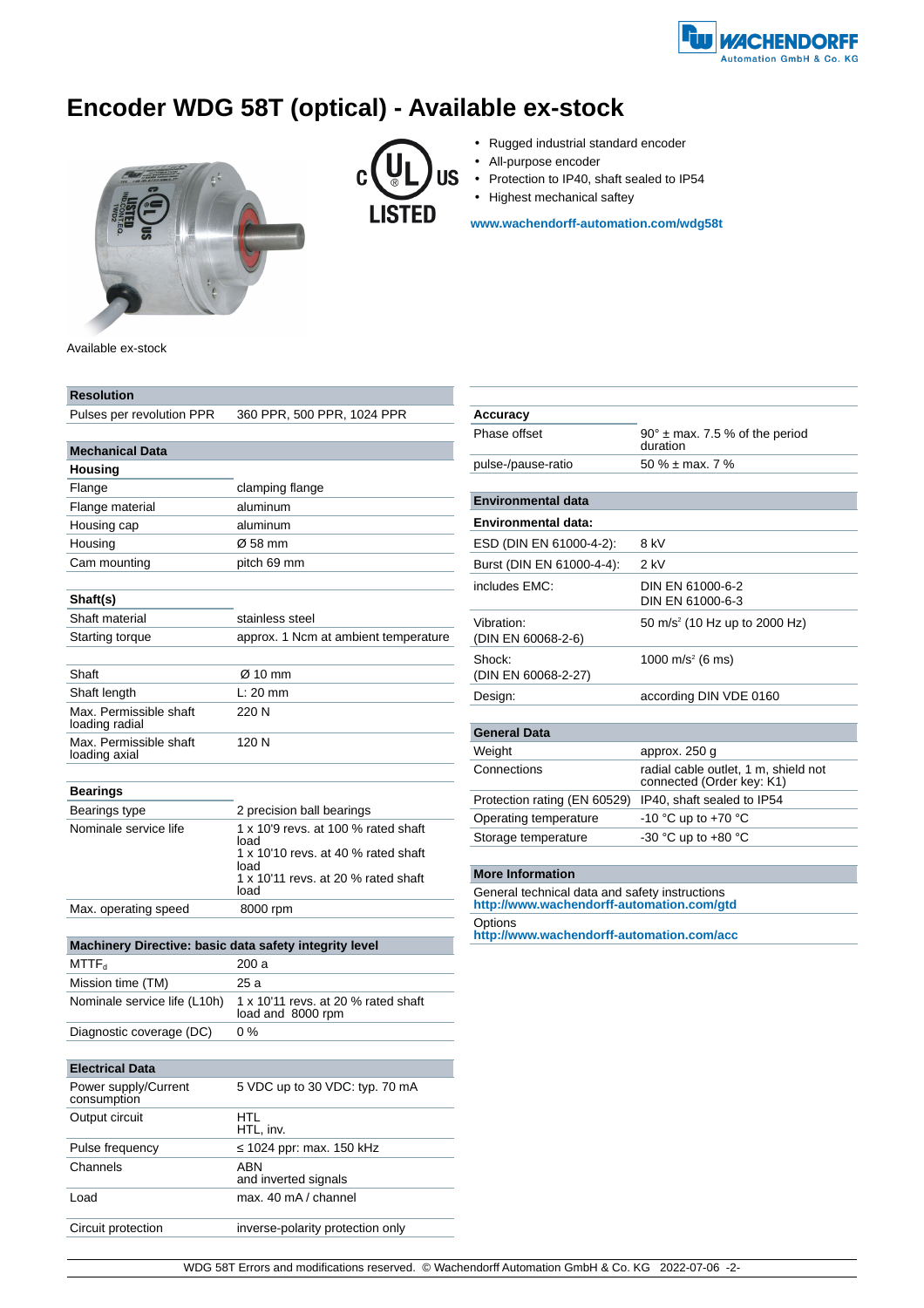

### **Cable connection K1 (IP40) with 1 m cable**



**K1** radial, shield not connected (IP40) •

| <b>Assignments</b>              |           |  |  |  |  |
|---------------------------------|-----------|--|--|--|--|
|                                 | K1        |  |  |  |  |
| Circuit                         | R30       |  |  |  |  |
| <b>GND</b>                      | WH        |  |  |  |  |
| $(+)$ Vcc                       | <b>BN</b> |  |  |  |  |
| A                               | GN        |  |  |  |  |
| в                               | YF        |  |  |  |  |
| N                               | GY        |  |  |  |  |
| <b>Light reserve</b><br>warning |           |  |  |  |  |
| A inv.                          | RD        |  |  |  |  |
| B inv.                          | РK        |  |  |  |  |
| N inv.                          | BU        |  |  |  |  |
| <b>Shield</b>                   | flex      |  |  |  |  |

**Description ABN inv. poss.**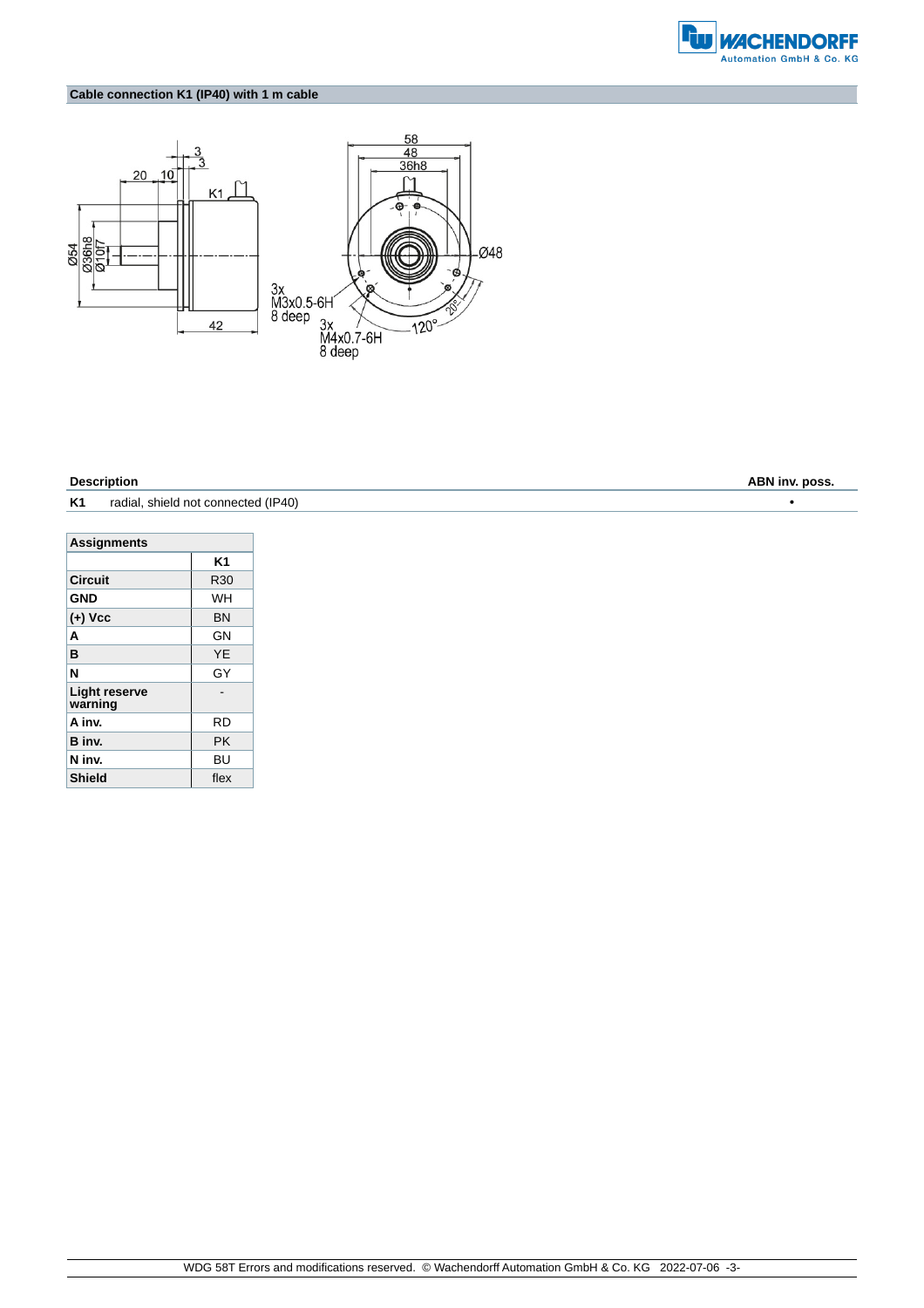

| <b>Example Order No. Type</b> | Your encoder                                   |                                       |                       |           |                                 |           |              |  |
|-------------------------------|------------------------------------------------|---------------------------------------|-----------------------|-----------|---------------------------------|-----------|--------------|--|
| WDG 58T                       | WDG 58T                                        |                                       |                       |           |                                 |           | WDG 58T      |  |
|                               |                                                |                                       |                       |           |                                 |           |              |  |
|                               | <b>Pulses per revolution PPR:</b>              |                                       |                       |           |                                 |           |              |  |
| 500                           | 360, 500, 1024<br>Other PPRs on request        |                                       |                       |           |                                 |           |              |  |
|                               |                                                |                                       |                       |           |                                 |           |              |  |
|                               | <b>Channels:</b>                               |                                       |                       |           |                                 |           |              |  |
| <b>ABN</b>                    | <b>ABN</b>                                     |                                       |                       |           |                                 |           |              |  |
|                               |                                                |                                       |                       |           |                                 |           |              |  |
|                               | <b>Output circuit</b>                          |                                       |                       |           |                                 |           |              |  |
| R30                           | <b>PPR</b>                                     | Resolution Power supply<br><b>VDC</b> | <b>Output circuit</b> |           | <b>Light reserve</b><br>warning | Order key |              |  |
|                               | 360, 500,<br>1024                              | $5 - 30$                              | <b>HTL</b> inverted   |           |                                 | R30       |              |  |
|                               |                                                |                                       |                       |           |                                 |           |              |  |
|                               | <b>Electrical connections</b>                  |                                       |                       |           |                                 |           |              |  |
| K1                            | ABN inv. poss. Order key<br><b>Description</b> |                                       |                       |           |                                 |           |              |  |
|                               | Cable: length (2 m standard, WDG 58T: 1 m)     |                                       |                       |           |                                 |           |              |  |
|                               | radial, shield not connected (IP40)            |                                       |                       | $\bullet$ | K1                              |           |              |  |
|                               |                                                |                                       |                       |           |                                 |           |              |  |
| Example Order No.= WDG 58T    |                                                | <b>ABN</b><br>500                     | R30<br>K <sub>1</sub> | WDG 58T   |                                 |           | Your encoder |  |